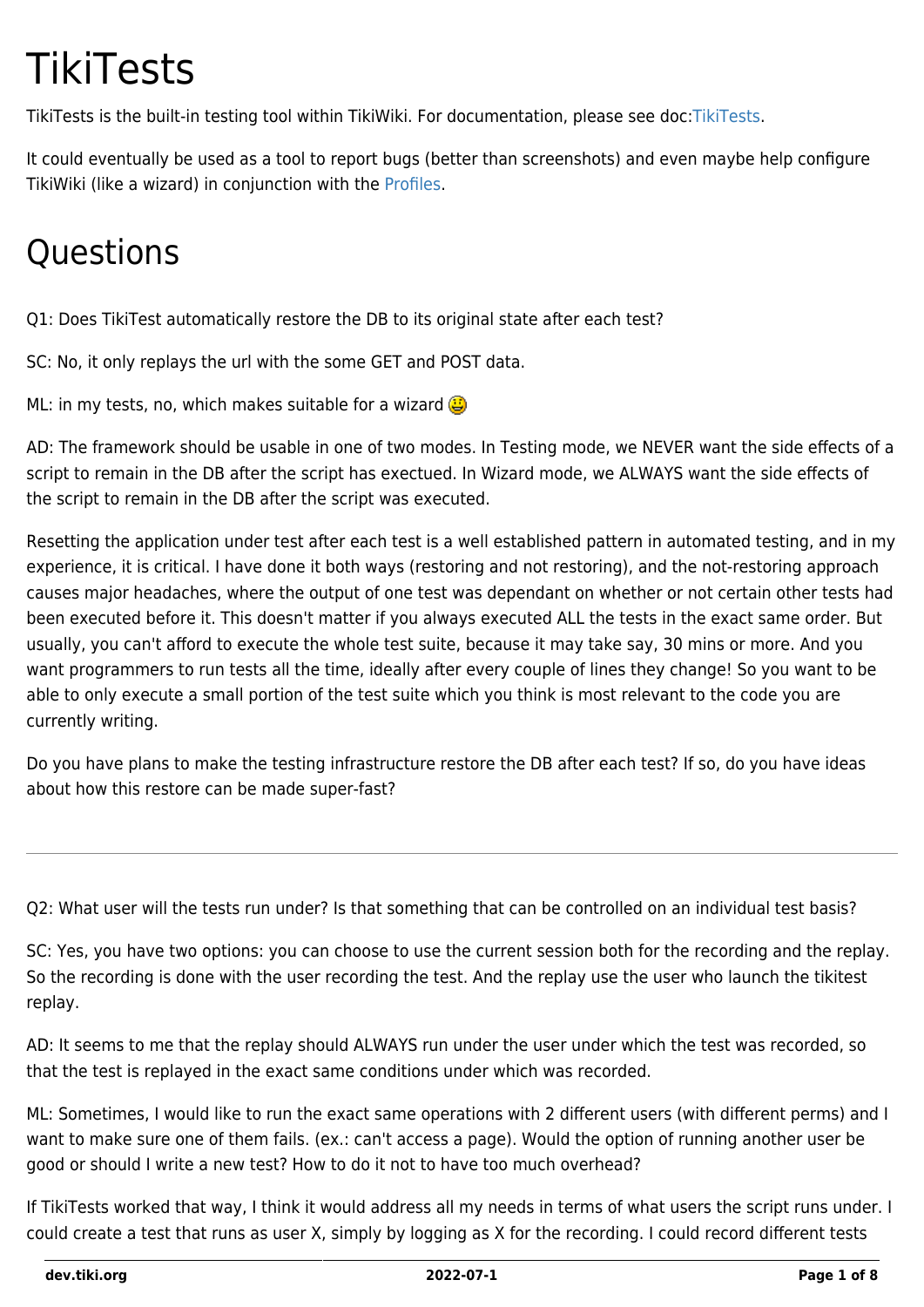using different users, to simulate scenarios of use by different kinds of users (ex: an Admin configuring the multilingual features, an anonymous user switching to a different language version of a page, etc..).

Speaking of anonymous, can I record tests as anonymous?

SC: Yes, you can record tests as anonymou. You will have an error at the end of the recoding, because you are redirected to tiki-test\_edit.php which requires tiki\_p\_edit\_tikitests. But the test is recorded and you can finish editing it by login in with the right user.

Q3: Is it possible to run different tests using different DBs. For example, for testing multilingual features, I will probably need a DB that is configured with multilingual features on. Other people testing other things may need a DB that is configured differently.

SC: Not for the noment, I only record the url+GET and POST data+refererer. But we could had more, but we will need a way to change the database in Tiki...

AD: I think that will be necessary, because Tiki is such a large and versatile system that testing all of its features might require the creation of a pretty large and complex test DB. This in turn makes individual tests harder to understand and less predictable. For example, a change made to the DB for the purpose of testing features in area X, may affect tests that were written to test features in a completely unrelated area Y. It would be better if we could create different smaller and simpler test DBs targeted for specific feature areas. For example, we could have a small DB that we use to test multilingual features.

Again, I have done it both ways: with a single large complex DB, and with multiple small and simple DBs targeted to particular kinds of tests. I have found the multiple small DBs approach to work much better in avoiding dependancies between testing areas, and making the tests easier to comprehend.

Another advantage of having multiple small and simple DBs, is that it would be faster to restore them after each test (see Q1). If we need to restore a large DB after each test, this will make running of the test suite much smaller.

Q4: is it possible to create suites of tests? It seems right now we can only play one test at a time.

SC: Not for the moment but I am thinking about it. Here we want to make automated tests so I am planning to code a standalone PHP script that gets multiples XML file on the command line...

AD: Excellent. A php script is sufficient for my needs. No need to enable running the suite from the browser (although that would be nice, but to do on a rainy day kind of thing ;-)).

Q5: Can I check multiple XPath expressions for a given page? It seems right now, you can only check one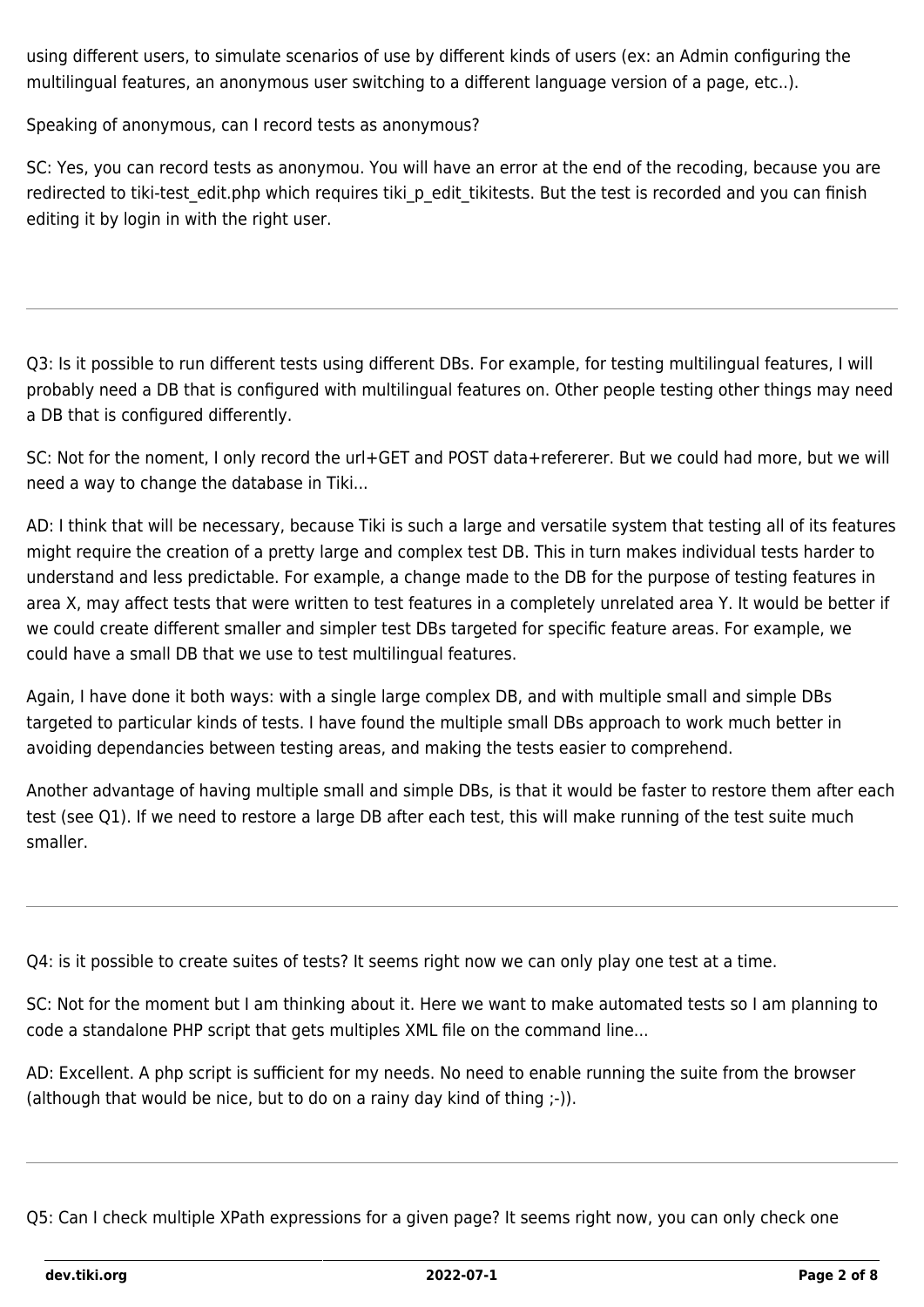assertion for each page. But I often find I need to check more than one assertion per dialog screen.

SC: Not for the moment but it could be added sure, good idea ! For the moment you can just edit the XML file and duplicate the URL you want to check for multiple XPath expression (ok ugly workaround, but it is now, no coding necessary ! ;p )

AD: Will that approach result in multiple requests for the same URL? That might turn out to have undesirable side effects. In other words, it could be that the second invocation of the URL does not return the same results as the first one. Also, it would make running the tests slower.

If the approach you propose does not end up invoking the same URL multiple times, it works fine for me. I have been writing tests without nice record-and-playback GUIs for ages, so editing an XML file to modify a test is fine.

Q6: I have recorded a test. Now, I want to write some XPath checks for each of the steps. How can I see the content of the HTML for each step?

SC: You can try nothing or //\* as the Xpath expression and press on the test button, you will have the HTML recoded, and then you can use your browser to view the HTML code. Ok if this is a popular demand I will code something, should not take too long ! ;p

AD: The current solution works for me. A "view html" button would be nice of course, but not absolutely necessary for now (compared to say, restoring the DB after each test)

Q7: Have you thought about having a comment field associated to each step of a test case? This would allow the creator of the test to convey the rationale for the test and what it is testing for.

SC: Goog idea, yes I had thought about a description for the test but not for individual steps... Will code something...

AD: Thx. I think this will be very important, because otherwise the tests will be very cryptic. Being able to understand the intent of a test is key to fixing a bug that causes the test to fail.

Q8: Where will these tests run? Locally on the developer or tester's machine, or on some shared public machine?

AD: Running locally has the advantage that tests will run faster, so I think it needs to be supported. At the same time, we want to make it dirt easy for people to create new tests, and installing Tiki to run locally is a hard task. So it would be nice to also have a public place where people can go to create new tests. The problem here is that if two people run tests on the same Tiki instance at the same time, the outputs of the tests may end up being unpredictable. So we would need some kind of Tiki testing farm, with several test Tiki instances installed. A tester could log onto any of those, at which point no one else could access it until he has logged off. I know it's a lot of work, but I think that's the only way we COULD make a public test site work. Otherwise, we have to stick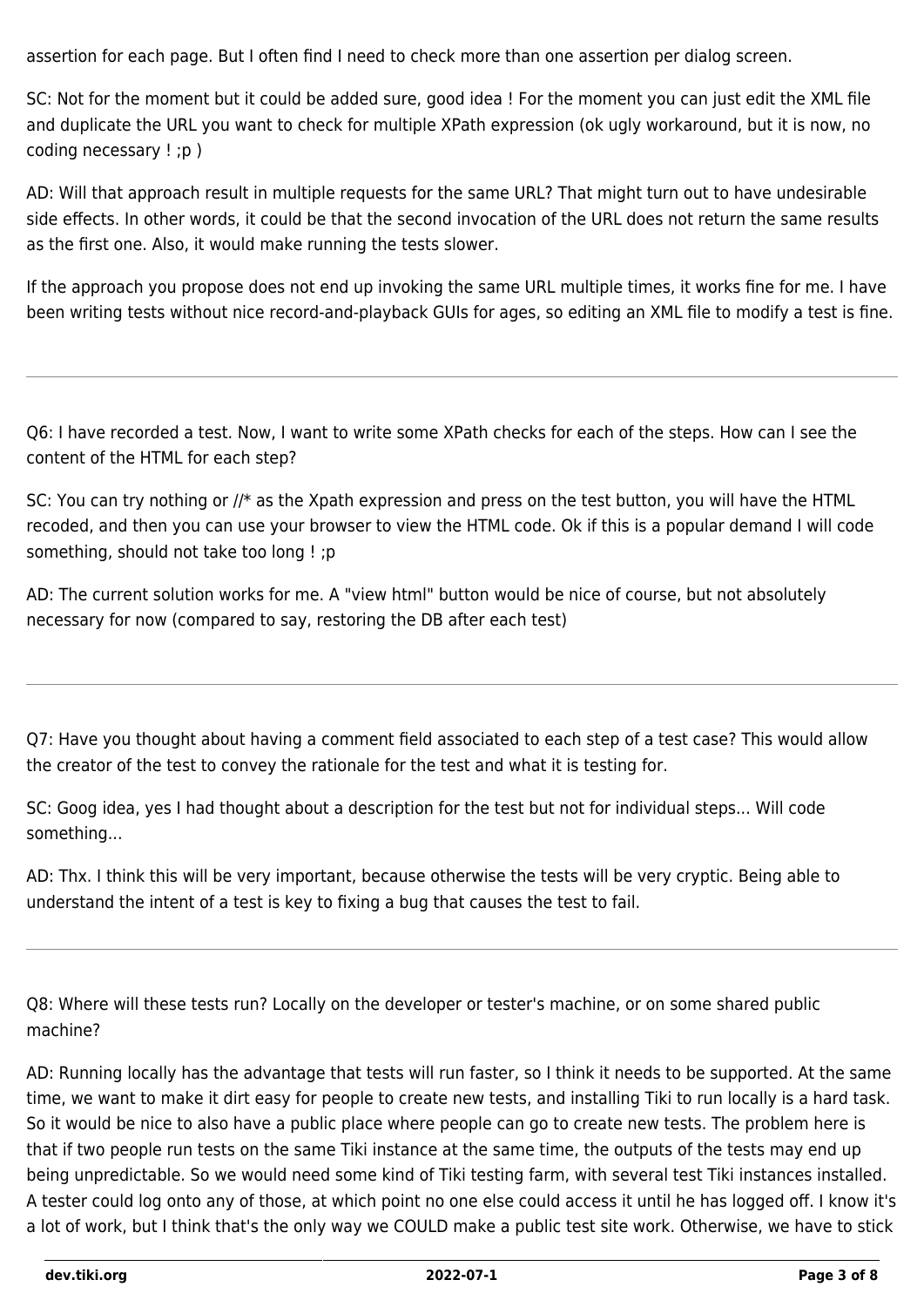with the local approach.

BTW: On 2008-06-03, I tried to run TikiTests on my local installation, and it didn't work. When I clicked on the test list link, I got an error message.

## Wishlist

|                       | <b>Rating</b>                                                                                            | <b>Subject</b>                                                                                                                                                                                               | <b>Submitted</b><br>by | <b>Importance</b> | <b>Easy</b><br>to<br>solve? | <b>Priority</b> | <b>Category</b>                                                                                                                                      | <b>Volunteered</b><br>to solve | <b>Created</b> | <b>LastModif</b>      | <b>Comments</b>                        |
|-----------------------|----------------------------------------------------------------------------------------------------------|--------------------------------------------------------------------------------------------------------------------------------------------------------------------------------------------------------------|------------------------|-------------------|-----------------------------|-----------------|------------------------------------------------------------------------------------------------------------------------------------------------------|--------------------------------|----------------|-----------------------|----------------------------------------|
| $\boldsymbol{\omega}$ | ***<br>1★★<br>***<br><b>1**</b><br>**1<br><b>1**</b><br>**1<br><b>1**</b><br>***<br>计女女<br>$(0)$ $\odot$ | https://tiki.org/Demo<br>(links broken for<br>demos)                                                                                                                                                         | John Morris            | 10 high           |                             | 50              | • Dogfood<br>on a<br>*.tiki.org<br>site                                                                                                              |                                | 2017-08-10     | 2017-08-18            | $\overline{2}$<br>jmorris-18<br>Aug 17 |
| $\bullet$             | ***<br>计女女<br>***<br>计女女<br>***<br><b>1**</b><br>**1<br><b>1**</b><br>**1<br>计女女<br>$(0)$ $\odot$        | Test for PHP5 and<br>provide graceful<br>error message                                                                                                                                                       | Marc<br>Laporte        | 9 high            |                             | 45              | • Error                                                                                                                                              |                                | 2008-06-03     | 2009-04-20            | $\pmb{0}$                              |
|                       | ***<br>计女女<br>***<br><b>1**</b><br>***<br>计女女<br>***<br>计女女<br>***<br>计女女<br>$(0)$ $\odot$               | 15.x: Allow running<br>console.php to<br>apply profiles from<br>behind a proxy (to<br>run new R script to<br>check errors when<br>testing the<br>application on all<br>Profiles on several<br>tiki branches) | Xavier de<br>Pedro     | $\overline{4}$    | 8                           | 32              | • Feature<br>request<br>• Support<br>request<br>Community<br>projects<br>• Dogfood<br>on a<br>*.tiki.org<br>site<br>• Less than<br>30-minutes<br>fix |                                |                | 2016-01-25 2016-02-20 | $\overline{2}$<br>xavi-21 Feb<br>16    |
|                       | ***<br>计女女<br>***<br>1女女<br>***<br>计女女<br>***<br>计女女<br>***<br>1女女<br>$(0)$ $\odot$                      | Module tiki_tests<br>does nothing                                                                                                                                                                            | hman                   | 3                 | 10<br>easy                  | 30              | $\bullet$ Error                                                                                                                                      |                                |                | 2020-08-28 2020-08-28 | 0                                      |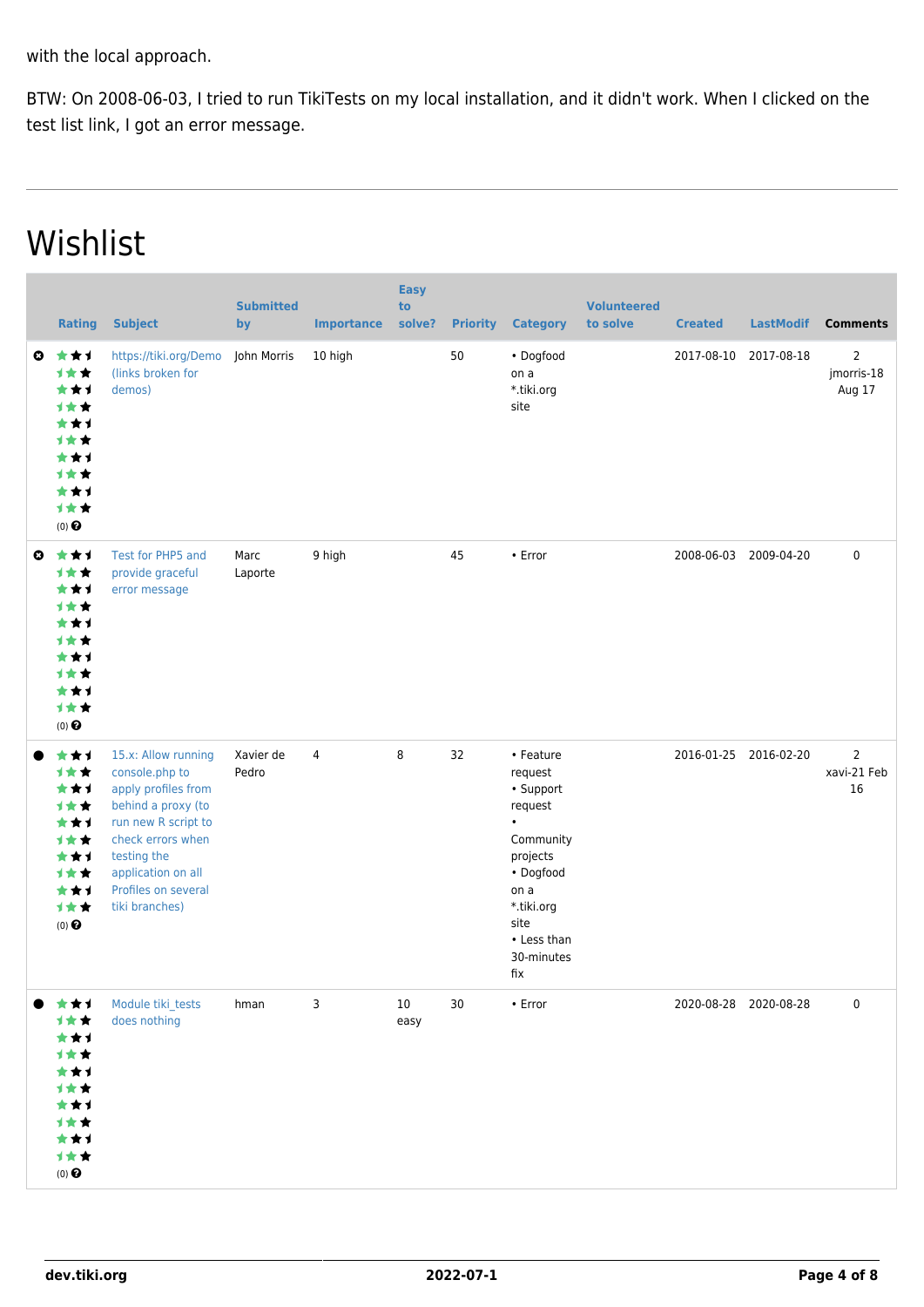Developers:

• Stéphane Casset <sept@logidee.com>

Testers (testing the testing suite!) :

- Alain Désilets
- Marc Laporte

Some ideas:

- Use TikiTests as a way to report complex bugs (much better than a screenshot). Users could start with a fresh install (like OpenSourceCMS) and record all the steps they need to do to understand/see and reproduce the bug. It would then be very easy for developers to "replay" it and see if a fix changed something.
- Ways to share tests via SVN. (have a centralized quality.tw.o server where tests are run automatically)
- testing changes in PHP/Smarty variable output?
- Splitting warnings and errors as separate options.
- Setting password using admin....switch user.
- automated test after SVN commit.
- update test with latest results i.e. accept changes as OK.
- profiles use in TikiTests to smooth flow

### Developers notes

From Alain Désilets (alain.desilets@nrc-cnrc.gc.ca)

This is a great start! I think automated testing will be an important ingredient in the future, to keep TikiWiki stable.

That said, it seems to me that TikiTests still falls short of meeting many of my needs as a Test Driven Developer. I want to start ussing automated tests on Tiki ASAP, so let's figure out what's missing, and how to best support those needs.

#### Use cases for Tiki automated testing infrastructure

Below are a bunch of Use Cases that an automated testing infrastructure should support for TikiWiki.

- [Testing Use Case: Non-dev wants to create a test and share it with the dev community](https://dev.tiki.org/Testing-Use-Case%3A-Non-dev-wants-to-create-a-test-and-share-it-with-the-dev-community)
- [Testing Use Case: Dev wants to create a test and share it with the dev community](https://dev.tiki.org/Testing-Use-Case%3A-Dev-wants-to-create-a-test-and-share-it-with-the-dev-community)
- [Testing Use Case: Dev wants to ensure that a particular version of Tiki passes all tests](https://dev.tiki.org/Testing-Use-Case%3A-Dev-wants-to-ensure-that-a-particular-version-of-Tiki-passes-all-tests)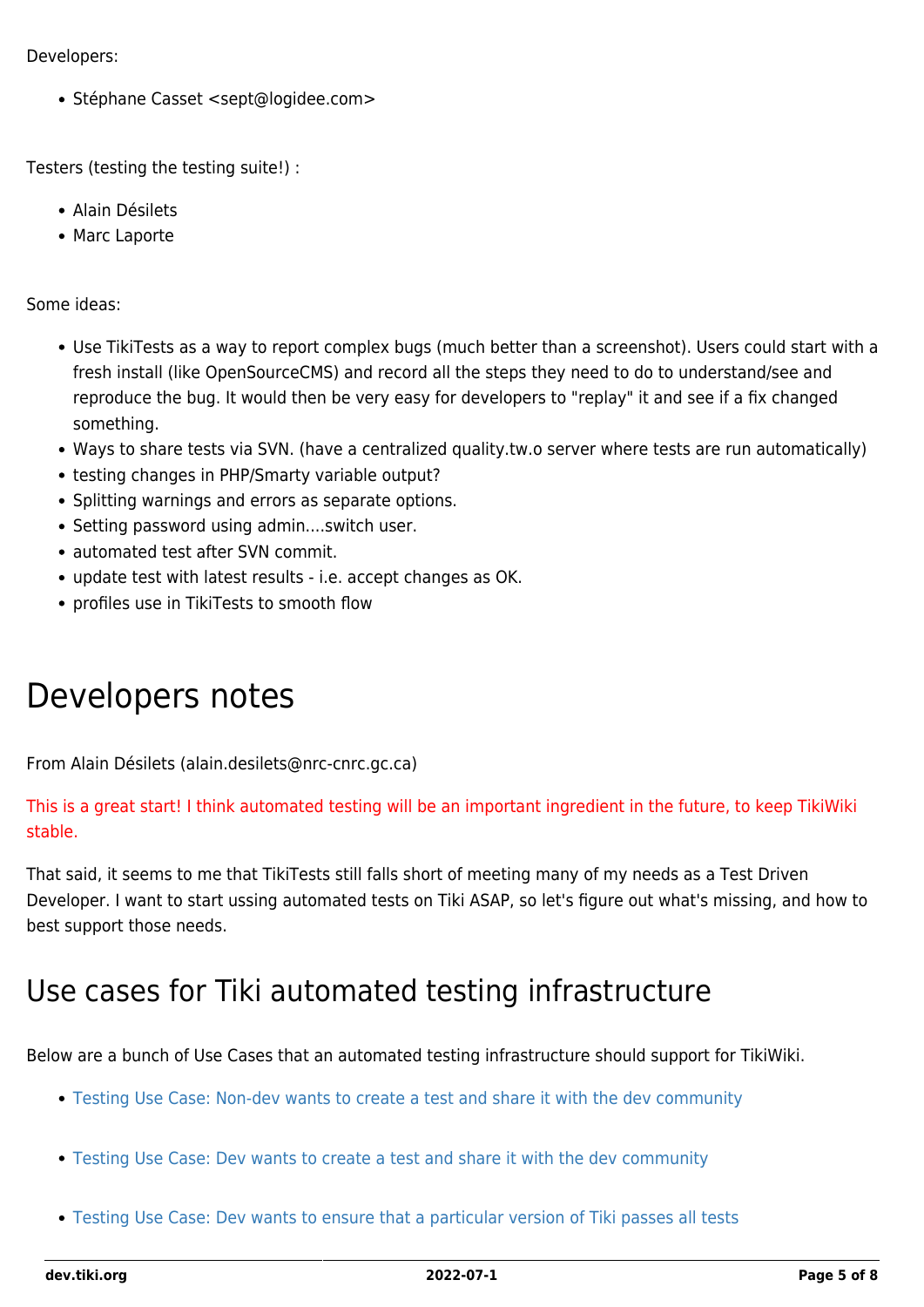- [Testing Use Case: Dev wants to know if he broke something with his most recent change](https://dev.tiki.org/Testing-Use-Case%3A-Dev-wants-to-know-if-he-broke-something-with-his-most-recent-change)
- [Testing Use Case: Dev wants to write a series of related and very similar tests](https://dev.tiki.org/Testing-Use-Case%3A-Dev-wants-to-write-a-series-of-related-and-very-similar-tests)
- [Dev needs to test some embedded JavaScript code](https://dev.tiki.org/Dev-needs-to-test-some-embedded-JavaScript-code)
- [Dev needs to test that it is in fact possible for the user to move from a certain page to another](https://dev.tiki.org/Dev-needs-to-test-that-it-is-in-fact-possible-for-the-user-to-move-from-a-certain-page-to-another)
- [Testing Use Case: Reader of a test must be able to easily understand its intent and that of every step in](https://dev.tiki.org/Testing-Use-Case%3A-Reader-of-a-test-must-be-able-to-easily-understand-its-intent-and-that-of-every-step-in-the-test) [the test](https://dev.tiki.org/Testing-Use-Case%3A-Reader-of-a-test-must-be-able-to-easily-understand-its-intent-and-that-of-every-step-in-the-test)
- [Testing Use Case: Dev needs to be able to modify an existing test](https://dev.tiki.org/Testing-Use-Case%3A-Dev-needs-to-be-able-to-modify-an-existing-test)

If we can get TikiTests to a state where it can support the above use cases, I (Alain Désilets) SOLEMNLY PROMISE to spend at least 2 hours per week writing tests for Tiki using TikiTests. I will also try to convince my colleague Marta Stojanovic to do the same (should be an easy sell... she sorely misses automated tests in her work on translation).

#### Technical issues to be investigated

Below are a bunch of issues that need to be resolved. Each issue has an impact on one or more of the Use Cases above.

- [How to seed DB with test data](https://dev.tiki.org/How-to-seed-DB-with-test-data)
- [How best to share tests with dev community](https://dev.tiki.org/How-best-to-share-tests-with-dev-community)
- [How to test JavaScript](https://dev.tiki.org/How-to-test-JavaScript)
- [How to test that end user can indeed go from one page to the next in a test](https://dev.tiki.org/How-to-test-that-end-user-can-indeed-go-from-one-page-to-the-next-in-a-test)
- [How to organize tests into suites](https://dev.tiki.org/How-to-organize-tests-into-suites)
- [How to reuse parts of a script in other scripts](https://dev.tiki.org/How-to-reuse-parts-of-a-script-in-other-scripts)

#### TikiTests versus phpunit+Selenium tradeoffs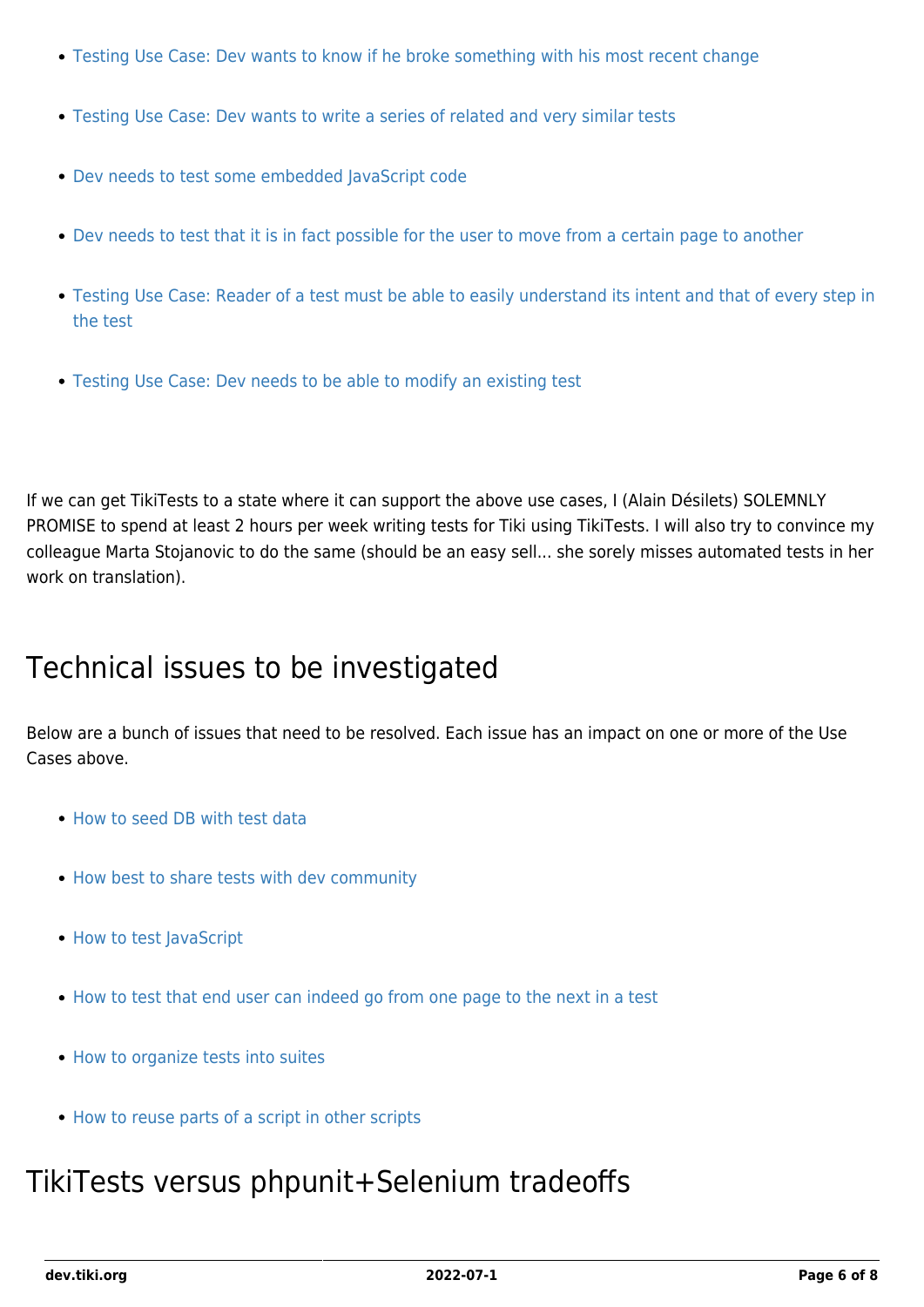There are two infrastructures that could possibly be used to implement automated GUI-level tests for Tiki:

- TikiTest
- phpunit+Selenium

Below is a table comparing the pros and cons of each approach.

| phpunit+Selenium                                                                                                        | <b>Could</b><br>be<br>fixed | <b>TikiTests</b>                                                                                            | <b>Could</b><br>be<br>fixed |
|-------------------------------------------------------------------------------------------------------------------------|-----------------------------|-------------------------------------------------------------------------------------------------------------|-----------------------------|
| PRO: Mature, mainstream framework, used for<br>many years by a large community                                          |                             | CON: Experimental framework, not widely<br>tested yet, and limited to the TikiWiki<br>community             | no                          |
| PRO: Large support community                                                                                            |                             | CON: Very small support community at the<br>moment, and could not grow beyond the<br>circle of TikiWiki     | no                          |
| PRO: Already usable by developers as is                                                                                 |                             | CON: Not already usable by developers as is yes                                                             |                             |
| CON: Hard to use by non-developers                                                                                      | no                          | PRO: Usable by non-developers                                                                               |                             |
| PRO: Can test embedded JavaScript                                                                                       |                             | CON: Cannot test embedded JavaScript                                                                        | no                          |
| PRO: Can organise tests into suites                                                                                     |                             | CON: Cannot at the moment organise tests<br>into suites                                                     | yes                         |
| PRO: Can verify that it's indeed possible to go<br>from one screen to the next in a test scenario                       |                             | CON: Cannot verify that it's indeed possible<br>to go from one screen to the next in a test<br>scenario     | no                          |
| PRO: Bits that are common to more than one<br>tests can be modularized into methods                                     |                             | CON: only start state can be modularized<br>and reused across different tests                               | no                          |
| PRO: Test can be made easy to read through<br>the use of comments and appropriately chosen<br>method and argument names |                             | CON: At the moment, no way to make the<br>intent of a test clear, through comments or<br>things of the sort | yes                         |

Summarizing this table:

| Approach         | # Cons | # non-fixable |
|------------------|--------|---------------|
| phpunit+Selenium |        |               |
| <b>TikiTests</b> |        |               |

In other words, TikiTests seems to have a lot more cons than phpunit+Selenium, most of them cannot seem to be fixable.

However, number of cons is not the only thing that matters. The importance of each cons must also be taken into account.

Although phpunit+Selenium only has one con compared to TikiTests, it is a major one, i.e., it cannot support